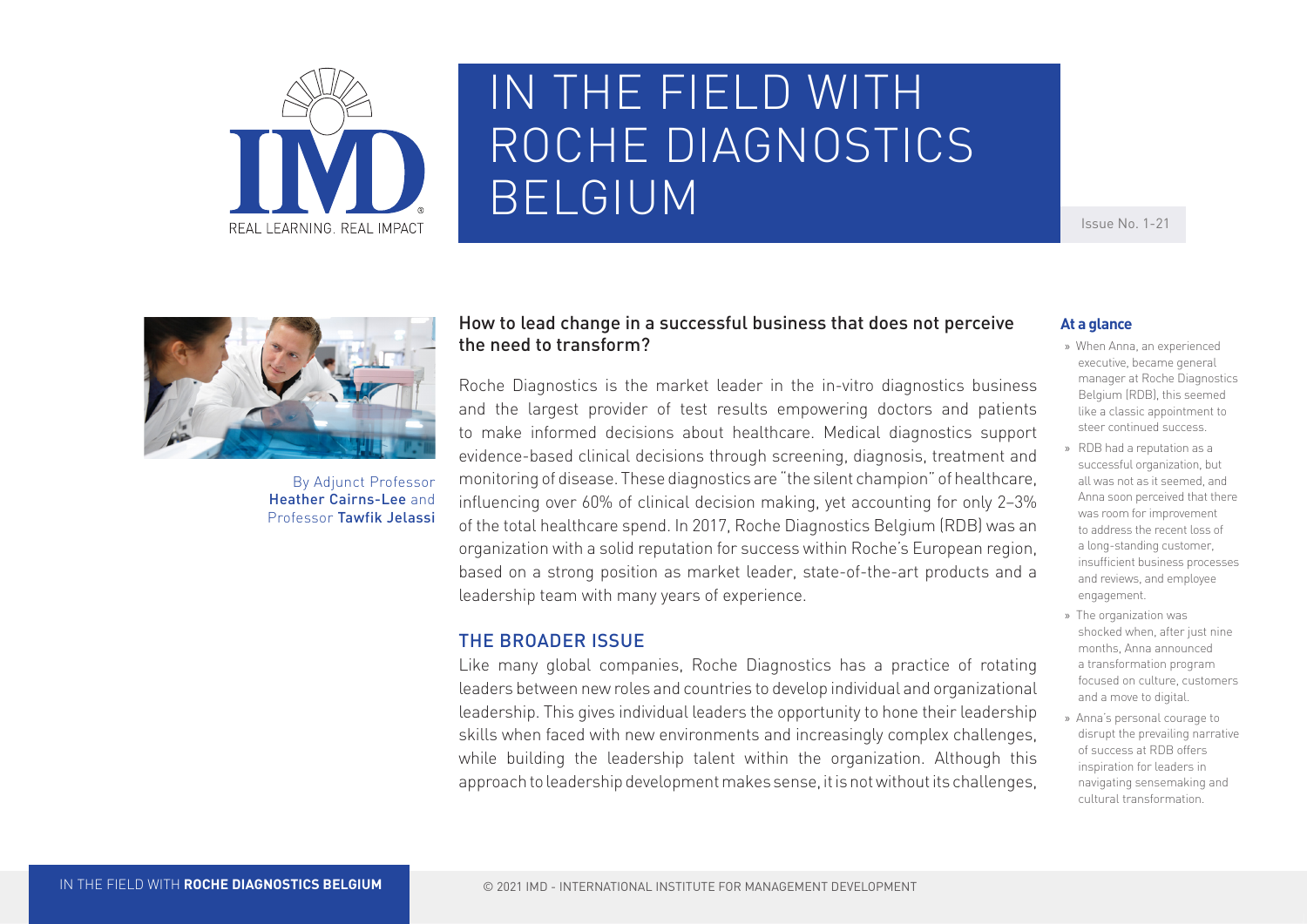especially as transitions become increasingly complex when individuals move to a new business and/or country, which increases the learning curve.

As our colleague Michael Watkins makes clear, navigating the first 90 days in a new role is essential to leading successfully.1 Yet there are many factors at play in this navigational phase: understanding the business and its financial, strategic and organizational health; understanding customers and their experience; and understanding the people and the culture. For this learning phase to be effective, leaders in new roles need an openness in the organization so they can understand how it operates and how best to lead. It is not clear how leaders make sense of the situation they inherit and lead when this support is limited or absent.

#### CHANGING A WINNING FORMULA?

When Anna-Maria Heuchel-Reinig (Anna) was appointed general manager at RDB in 2017, it seemed like a good match. She was a seasoned executive who had led in different geographies and businesses, and the Belgian organization had an excellent reputation for success, having grown continually over the last 10 years. However, Anna grew increasingly puzzled during her first 90

days on the job by the cool reception she received CULTURAL AND DIGITAL from the leadership team and the discrepancy FRANSFORMATIONATRDB between the organizational narrative of a wellrun business and her own observations about a company in need of review. She was told that she should not concern herself with too many details as the leadership team had things under control, and she was given the distinct impression that she was surplus to requirements. Her disquiet grew as her requests to access people and information to make her own mind up about the health of the organization were ignored.

to work to hear corridor rumors that members unless it took customer concerns and employee of the leadership team were against her planned corporate-wide "back-to-business" meeting, at which she intended to share her observations centricity and a welcoming professional culture – from her first four months as general manager and have an honest discussion to motivate the whole company. Anna considered her options for handling the situation and made a swift decision that was to set the tone for subsequent actions. To the surprise of many in the company, Anna demoted the perpetrator of the gossip from the leadership team, sending a clear message that she expected professional behavior and open dialogue.

The year 2018 heralded significant change as Anna concluded that a substantial shift in the organization's culture and leadership was essential for it to maintain its previous success. In January 2018, she took the organization for an off-site meeting to a disused mine. The physical setting was a strong metaphor to underscore the importance of change and reinforced Anna's words that proactive change was necessary.

Following a much-needed holiday, Anna returned company, Anna highlighted how RDB risked decline Acknowledging the solid financial ground of the satisfaction seriously. She initiated both a cultural transformation – focused on clarity, customer and a digital business transformation. This shift was initially met with disbelief, especially from the leadership team and those who believed the success story of the company.

> Although many were surprised at the extent of the changes that Anna introduced, others were relieved she was taking the recent loss of a major customer seriously, as the Belgian healthcare market was

<sup>&</sup>lt;sup>1</sup> Watkins, Michael D. The First 90 Days. Harvard Business Review Press, 2012.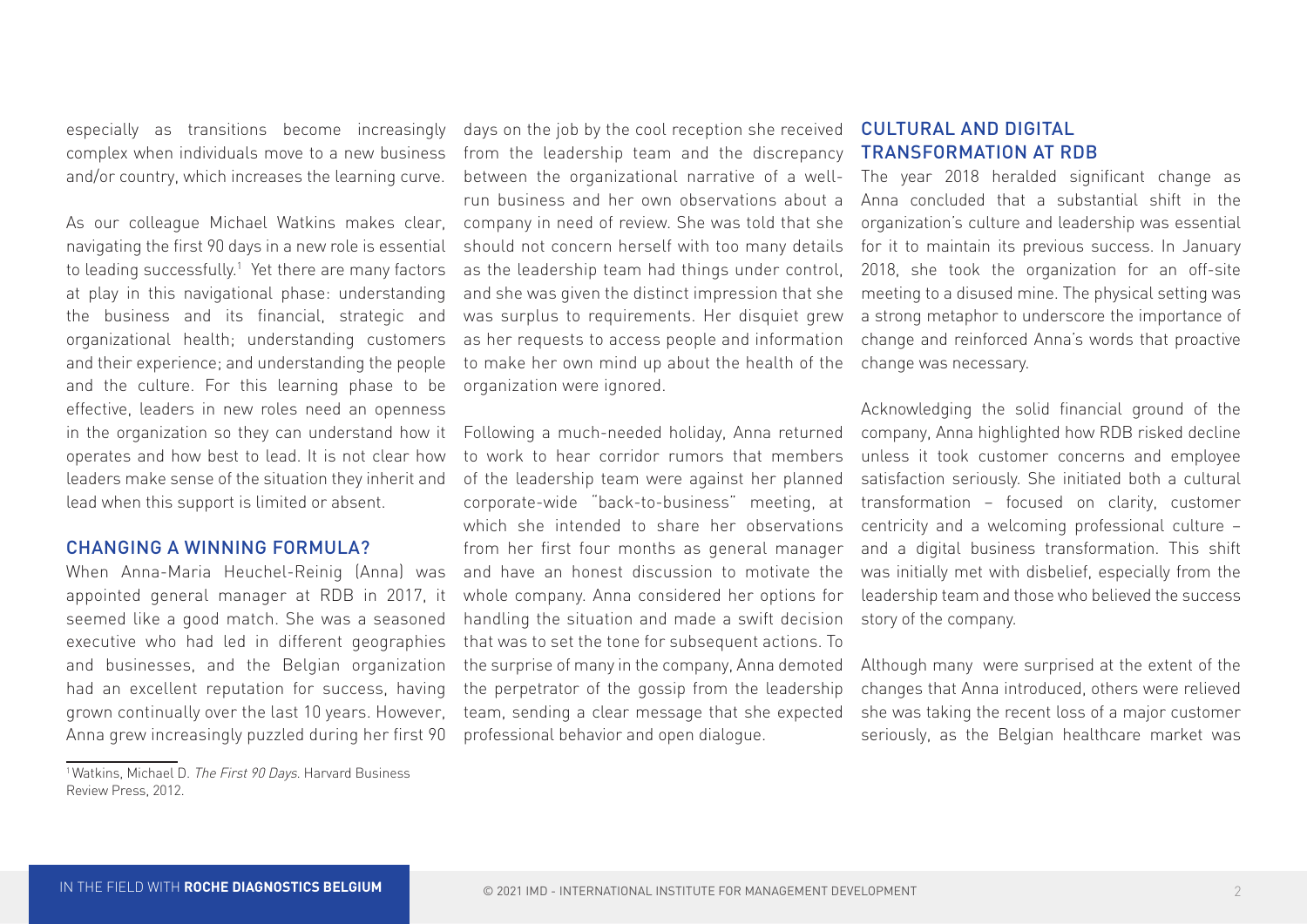consolidating from many small regional hospitals to about 25 hospital networks. Responding to this consolidation in the Belgian healthcare market and increasing patient empowerment, Anna focused attention on understanding customers' expectations to address how the company could become more customer centric. This resulted in greater integration and understanding between customer support and sales within the company to present customers with an integrated relationship.

Anna made a series of decisions that would have a major impact on the company. Despite RDB's success, in an unusual move, she requested an audit from Roche corporate headquarters to review the state of the subsidiary. The audit highlighted the need for a significant change in mindset. Anna realized that maintaining RDB's success would require the adoption of a growth mindset to develop the habit of curiosity to build understanding. She hand-picked a team comprising select members of the leadership and people from different parts of the organization to identify how to introduce a change in mindset and develop a more agile organization. They came up with the "triple D" motto – dare, decide and do – to signify that people needed to dare to question, decide on action and then make things happen. This motto was to symbolize the authorization of ideas followed by implementation by all people in the organization. Triple D was central to the culture of becoming more agile and customer focused.

**LL** Digital transformation is about changing the way we, our customers and our partners in healthcare consume, analyze and use information. It is changing the way that people make choices, the way we conduct business and the way the healthcare sector operates in this fast-changing environment.

Anna-Maria Heuchel-Reinig | General Manager, Roche Diagnostics Belgium

In parallel, she instigated leadership development initiatives to build the skills and cohesion of the team. Starting with 360-degree assessments of the individual competencies and health of the team overall, she made clear her expectations to drive culture change through a focus on three priorities: clarity, professionalism and a welcoming culture. These priorities were to drive greater engagement within the organization by creating a culture in which each person was clear about the expectations about their role and RDB's professional standards. The welcoming culture aimed to foster an environment based on curiosity to explore how people could adopt an open and growth mindset.

# DID IT WORK?

Anna's assessment that the organization needed to change was correct, and her leadership established a more engaged organization that was able to respond to the shifting dynamics in the Belgian healthcare market. Anna initiated regular leadership development touch points to establish clear expectations among the team and honest dialogue. These conversations were vital to signal the need to shift to a more effective interaction among members of the leadership team in a spirit of collaboration Those leaders who were resistant or incapable of changing to more agile and collaborative ways of working were replaced. This sent a clear message that a cultural and digital transformation needs the energy and commitment of all to establish a psychologically safe place in which everyone can contribute to a virtuous cycle of continuous improvement.

The January 2019 annual kick-off meeting was held in a cinema – a perfect metaphor for the intense work that had taken place in RDB the previous year. The location of the cinema symbolized how much work is done behind the scenes to produce a great movie. Roles are cast, expectations are clarified, dialogue practiced and honed, the environment created and multiple production teams coordinated to bring these diverse talents together as an